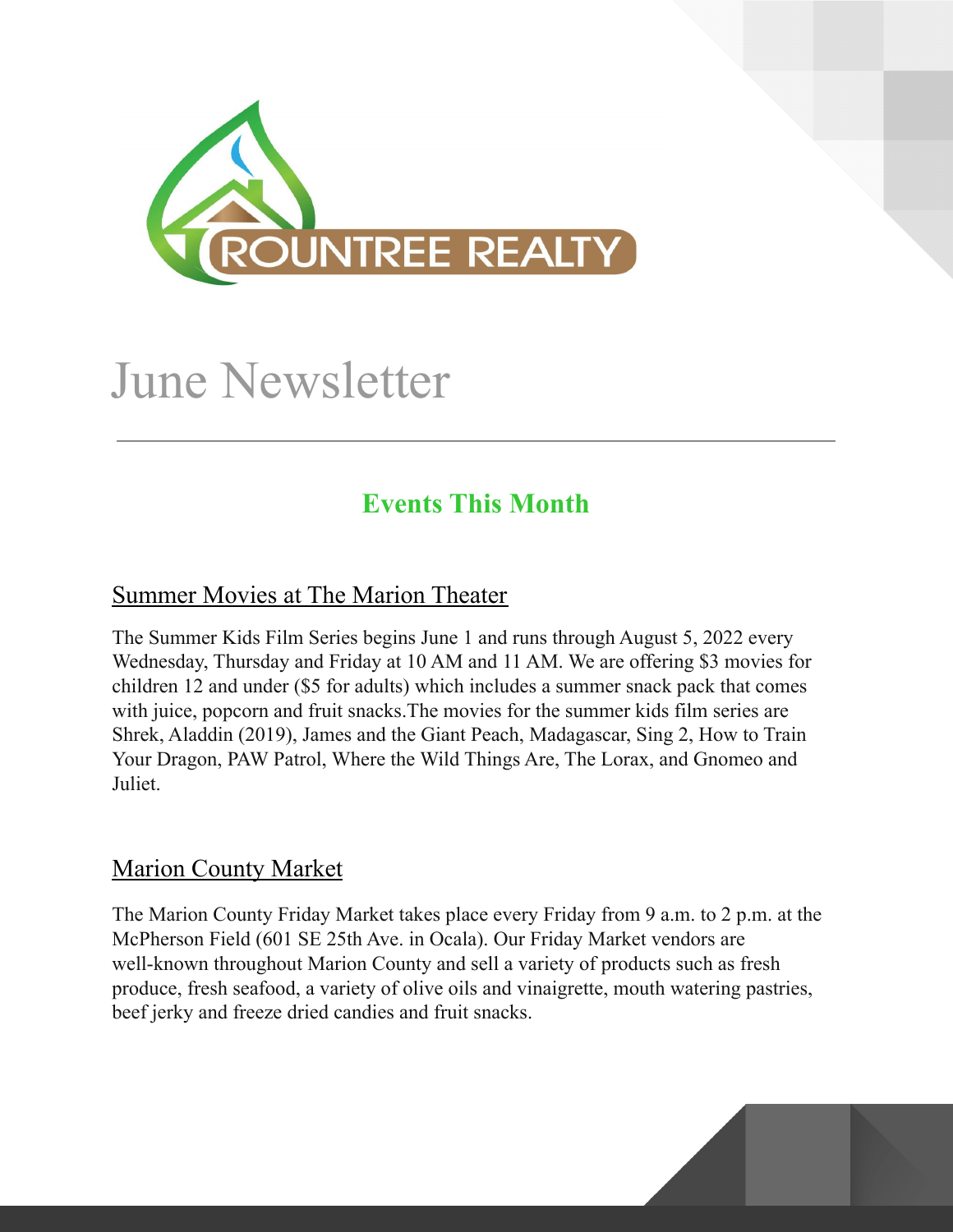#### **Featured Listings**



with tub/shower combo. Additional bedroom is cozy in size and has a guest bathroom with tub/shower combo just across the hallway. The upstairs bedroom and bathroom could be used as the main bedroom and is very large, with a slider leading to a tree top balcony overlooking the lake. The laundry area leads to an oversized 2 car garage. Guest house was built in 1979 and located a few steps away from the main home. Includes 1 bedroom and 1 bathroom w/ full length screen room across the front. Nice open floor plan with kitchen and lots of room to entertain. Includes bathroom with tub/shower and nicely sized bedroom. The property also includes a 20'x50′ workshop with concrete floors, metal roof, 110/220 electric. There is an RV metal carport with 110 power as well. The home and property sits over 40′ above the water's edge providing some of the most amazing views on all of Lake George. The bluff steps lead to a 17'x24′ building/fish shack with electricity and water. From the fish shack there is a 400′ dock that includes metal boat storage with lift. Listing price is \$635,000.

We also have lots for sale for under \$15k! Please reach out for more info!

[View More Listings On Our Website](https://homesforsaleocalamarion.com/featured-listings/)

© Rountree Realty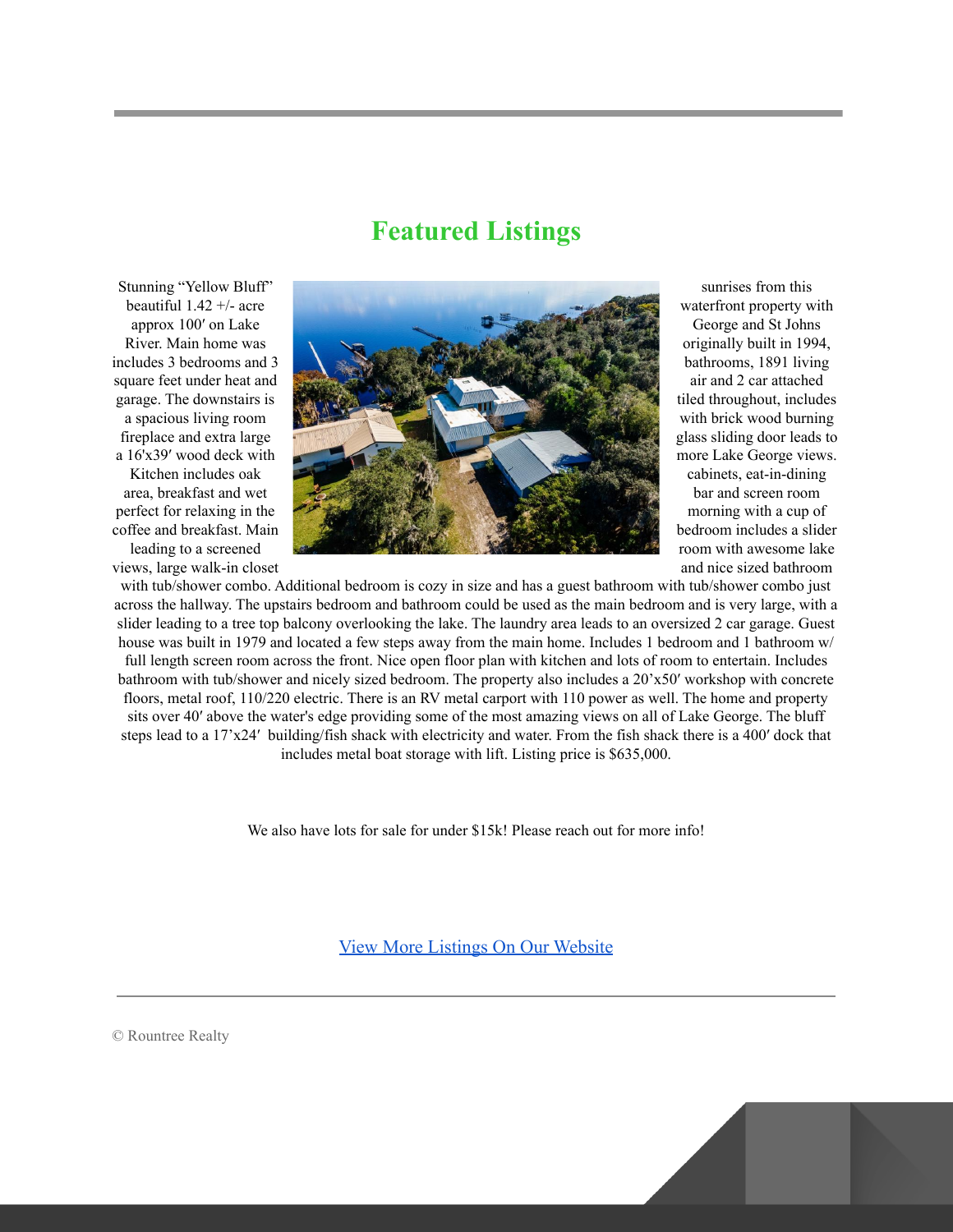14991 NE 113th Court, Fort McCoy, FL 32134

### **Market Predictions**

5 Florida Housing Market Predictions for 2022

- 1. Mortgage rates will probably rise
- 2. Price appreciation will slow finally
- 3. Housing affordability will remain a challenge
- 4. Instant buyers' offers won't be so aggressive
- 5. Supply and demand won't be such a challenge

Rountree Realty is always happy to go over these predictions with you and answer any questions about real estate.

© Rountree Realty

14991 NE 113th Court, Fort McCoy, FL 32134